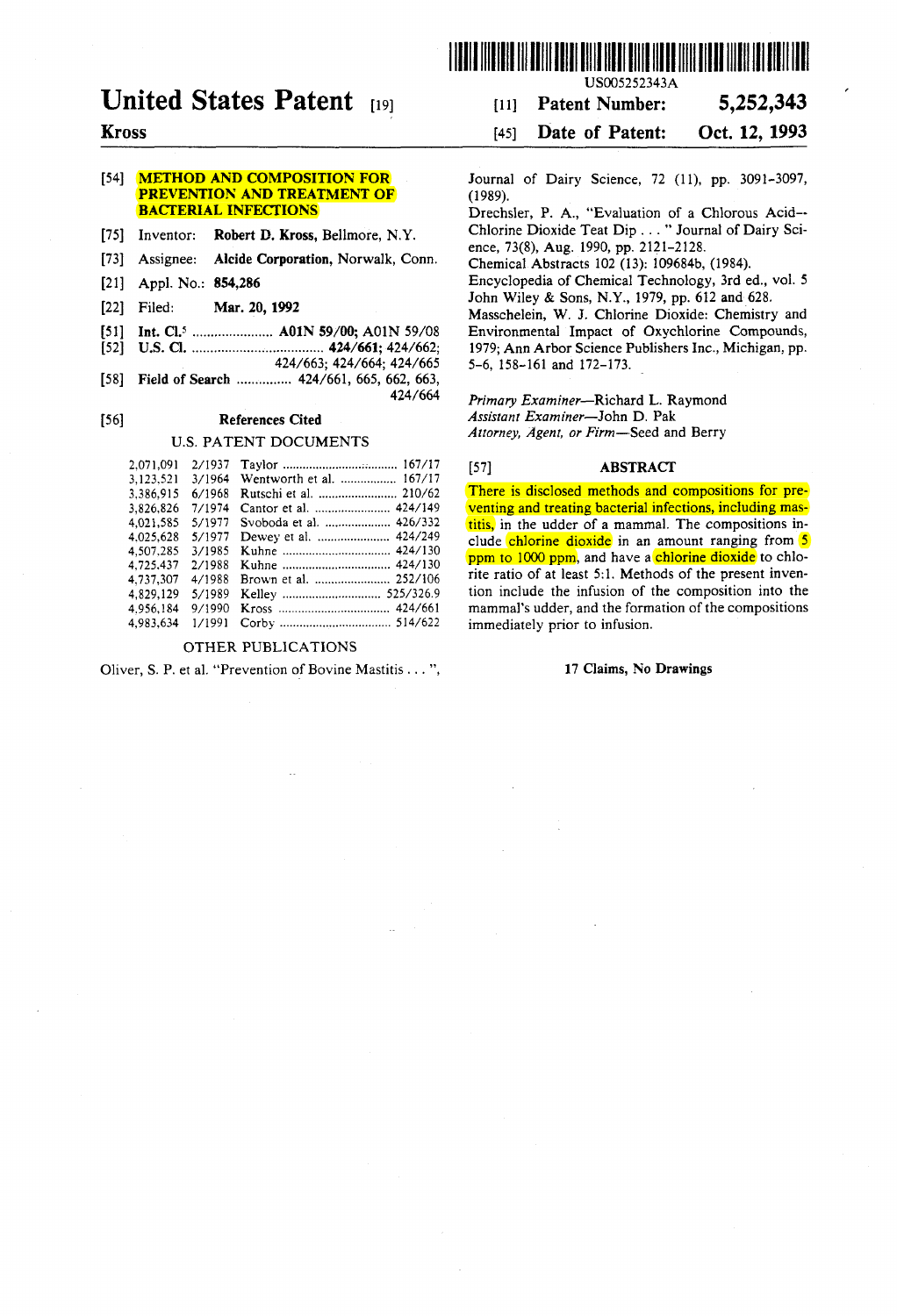#### METHOD AND COMPOSITION FOR PREVENTION AND TREATMENT OF BACTERIAL INFECTIONS

#### TECHNICAL FIELD

This invention relates generalIy to the prevention or treatment of bacterial infections in a mammal's udder, and more particularly to the prevention or treatment of bovine mastitis, including both "subclinical mastitis" 10 and "clinical mastitis."

## BACKGROUND OF THE INVENTION

Bacterial infections, particularIy bovine mastitis, are the most costly, complex and difficult challenge to the <sup>15</sup> dairy industry. In the United States alone, mastitis costs dairy farmers close to \$3 billion a year, or about \$300 per cow.

Mastitis is defined as an inflammation of the mammary gland, and occurs primarily as a result of infection  $20$ by bacteria which gain entry to the udder via the teat canal. Mastitis is recognized to exist in two forms, "subclinical," where the infection is not directly evident by visual or physical inspection of either the milk or the mammary gland, and "clinical," which is diagnosed by <sup>25</sup> the presence of visualIy detectable aIterations in the milk (clots, discoloration) and glands (swollen, firm, warm, painful). Elevated levels of white cells in the milk, in response to the infection, are characteristic of mastitis. The common demarcation of 500,000 white 30 method for treating or preventing bacterial infections in celIs per milliliter of milk separates "subclinical" and "clinical" mastitis.

It has been estimated that about 20 cases of subclinical mastitis occur for every case that, untreated, generalIy develops into overt clínical mastitis. Both subclinical 35 and clinical forms affect milk production. Depending on the severity of the subclinical form, the production of milk by an infected cow can be as much as 20% less than that of a non-infected cow, and cases of subclinical disease can last for several months. On the other hand. 40 the milk from a clinicalIy-mastitic cow must be discarded, and in some cases the cow has to be destroyed (if the disease resists treatment). The cow may even die, often within 24 hours, folIowing infection with certain coliform organisms.

Prior attempts to treat the mastitis infection have involved the infusion of an antibiotic into the udder (in the case of the clinical disease). Since treatment is commonly instituted prior to identification of the specific causative organism, it is important to select an antimi- 50 crobial which offers the greatest range of efficacy against the array of pathogens causing mastitis. AIthough certain organisms, such as *Streptococcus agalactiae* and *Staphylococcus aureus,* are the principie pathogens associated with infectious mastitis, a great number 55 of environmental and contagious microorganisms are also known to cause this disease (e.g., coliforms, *Klebsiella pneumoniae, Actinomyces pyogenes, Corynebacterium bovis, Listeria monocytogenes, Pseudomonas aeruginosa,*  other Staph. and Strep. species, and *Mycoplasma bovis).* 60

Despite a recognized need, no single antibiotic is presently available to the dairy industry that has demonstrated activity against alI the mastitis associated organisms. Furthermore, alI current antibiotic therapies for mastitis. which involve infusion into the infected 65 quarter of the udder, result in a mandatory time period thereafter in which the cow's milk cannot be sold. This occurs because these antibiotics can remain in the cow's

udder for many days after infusion, and contaminate the milk produced during that time. This contamination will significantly inhibit the growth of microorganisms in milk, particularly those used for processing the milk 5 into cheese or yogurt. The antibiotics can also inhibit the intestinal flora of young children who consume large quantities of such milk. Residual antibiotics can also provoke aIlergic responses in certain sensitive peopie.

AIthough the use of antibiotics to treat mastitis is for an obvious economic benefit, there is a countervailing economic loss to the dairyman from antibiotic residues, since the normal therapies involve infusions over one or two days, folIowed by milk discard times of two to four days. It is thus desirable to employ an antimicrobial material in the prevention and/or treatment of mastitis which does not leave unwanted residues. In addition, it is important that any broad-spectrum and short-lived antimicrobial does not provoke an inflammatory response in the udder, which would lead to an elevation of somatic cells (macrophage and neutrophilic white cells).

Accordingly, there is a need in the art to resolve the aboye problems. The present invention accomplishes these objectives, and provides other related advantages.

#### SUMMARY OF THE INVENTION

Briefly stated, the present invention provides a mammals, including both clinical and subclinical udder infections, in aIl or in part of a lactating or non-Iactating mammal's udder. It also relates to the prophylactic treatment of the mammary gland to aid in suppressing the bacterial growth which leads to such infection. The invention further provides a means of countering the inflammatory process which results from bacterial infection of the udder, and thereby overcoming the reduction of milk production which is associated with inflammation.

The method involves the infusion through a teat and into the mammary gland of an aqueous chlorine dioxide solution comprising from  $0.0005\%$  (5 parts per million, ppm) to 0.1000% (1000 ppm), and more preferably from 45 ppm to 6.1000 % (1000 ppm), and more preterative iting 40 ppm to 400 ppm, of chlorine dioxide in a pharmaceuticalIy acceptable medium or carrier in a volume of from 5 mi to 200 mI. PharmaceuticalIy acceptable carriers include isotonic saline and other inorganic (e.g., phosphates and sulfates) and organic salts such that the solution is approximately isotonic. The chlorine dioxide solutions of the present invention have a relative molar ratio of chlorine dioxide to residual chlorite of at least 5:1, typically at least 7.5:1, and preferably at least 10:1. Suitable wetting agents (such as nonylphenoxy polyoxyethylene (9)) may also be present.

The chlorine dioxide solution may be provided in a number of ways. For example, it may be formed immediately prior to infusion by combination of a chlorine dioxide liberating compound (such as sodium chlorite) with a suitable aqueous acid, at a pH below 7, in the presence of chloride ion. Carbohydrate triggering substances may be utilized in this formulation. The chlorine dioxide solution can also be provided from an aqueous saline solution in which it has been stored, below a pH of about 5.5. Immediately before infusion, a suitable buffer may optionalIy be added to the aboye chlorine dioxide solutions.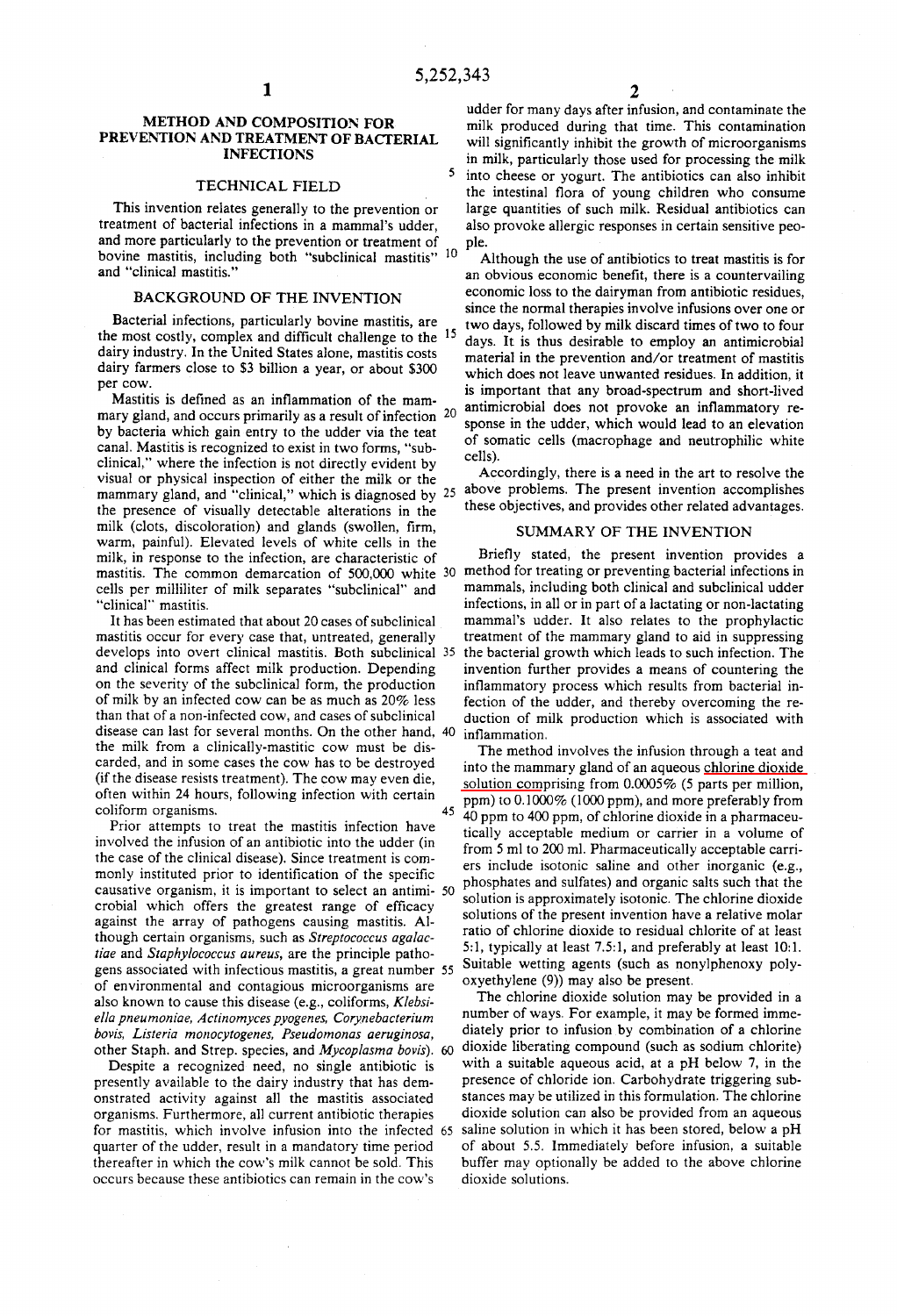## DETAILED DESCRIPTION OF THE INVENTION

In one embodiment, the present invention is directed to the use of chlorine dioxide for the prevention, mitigation or cure of bovine mastitis, and/or the alleviation of the associated inflammation, in such a manner as to overcome the rapid 10ss of antimicrobial activity of the ties of organic matter present in the udder. The invention allows for such treatment without the disadvantage associated with every known antibiotic sold for such treatment; that the milk subsequently produced by the mammary gland be excluded from commerce up 15 through four days post-treatment.

The inorganic nature of chlorine dioxide, and its reductive degradation to chloride as a result of its interaction with organic matter (including bacteria), is the  $20$ basis for the fact that the milk produced in an udder treated according to the present invention need not be discarded. Synthetic antibiotics, unlike the claimed composition, have a prolonged residence in the mammary gland, and milk so contaminated has limitations on  $25$ its use, as previously explained.

It is important to note that materials may be noninflammatory (i.e., not provoke inflammation) but not anti-inflammatory (i.e., counter the effects of inflamma- $_{30}$ tion). Chlorine dioxide has been found to be non-inflammatory, by virtue of being infusible into the udder without evoking the inflammatory response, as well as being anti-inflammatory. In order to utilize the germ-killing and non-inflammatory qualities of chlorine dioxide, it is 35 preferable to isolate it from chlorous acid and chlorite (which have detrimental effects).

To minimize the negative effects caused by chlorite (and chlorous acid in lower pH solutions), techniques  $_{40}$ are employed which preferably either a) deliver the soluble chlorine dioxide gas in a solution relatively free of harmful chlorite, or b) employ a pre-infusion chemical reaction whereby the chlorite species has substantially converted to chlorine dioxide leaving relatively 45 little chlorite remaining. In both cases, the relative molar ratio of chlorine dioxide' to residual chlorite is at least 5:1, typically at least 7.5:1, and preferably at least 10:1. The concentration of chlorine dioxide in the infuso sate may be at least 10 mg/liter (ppm), preferably above 50 20 ppm, and optimally in excess of 40 ppm. As addressed below, the concentration requirement depends, to a significant degree, on the volume of infusate that is to be employed, since it is the total quantity of chlorine 55 250 ppm of combined chlorine dioxide/chlorite ion is dioxide (i.e., concentration times volume) that is critical to the goal of overcoming the neutralizing effects of organic matter in the udder in order to achieve the antimicrobial effects of the chlorine dioxide.

For the delivery of preformed aqueous chlorine dioxide, the following criteria should be met: 1) a pH below about 5.5 to minimize the degradation of chlorine dioxide to chlorite and other species: 2) a concentration of sodium chloride (or equivalent material) sufficient to  $65$ render the solution approximately isotonic (i.e., about 0.80-about 1.0% NaCI); 3) a package container that is virtually impermeable to, and non-reactive with chlo-

rine dioxide, such as glass and certain grades of polyvinyl chloride ("Barex") and polyvinylidene chloride.

agent which occurs in the presence of significant quanti- 10 excess residual chlorite. Rather the technique taught by For the preparation of a chlorine dioxide solution immediately before infusion, one cannot use the conventional means of such production, which involves the admixture of a mineral acid with sodium chlorite at such concentrations as to provide rapid evolution of chlorine dioxide, since this results in a very acidic solution with U.S. Pat. No. 4,986,990 (the disclosure of which is hereby incorporated herein by reference) for chlorine dioxide production may be employed. In that patent, concentrations of sodium chlorite and activating acid are both below about 0.01-0.02%, in isotonic saline. Such solutions have been found to be appropriate for use in the mastitis infusion treatment of the present invention. The reactions, upon admixture, are virtually complete within several minutes, and can generate chlorine dioxide solutions in excess of 40 ppm with pH's compatible with the inner udder compartment. The inclusion of small amounts of certain activating sugars (e.g., ribose, galactose, mannose) in the formulation, at levels at or below about  $1\%$ , can further increase the speed and efficiency of the reaction. It has been found that this reaction, with or without the addition of sugar triggers, can provide the requisite chlorine dioxide-tochlorite molar ratios of at least 5:1, necessary to limit tissue irritation,

> When 20 mI solutions prepared by such admixture (producing ca. 50 ppm of chlorine dioxide at pH 5.1), are infused into the left side quarters of four cows for seven consecutive times after milking, the somatic cell counts of the subsequent milks demonstrate a minimal inflammatory response, except for a few quarters which had initial high counts. Since seven successive infusions are made, where a mastitis treatment may require only one or two infusions, and since the counts subsequent to the first infusion show no further increase, the chlorine dioxide infusion technique may be properly considered as minimally inflammatory. These data are presented below in Table 1. In this study, there are no noticeable irritation effects in the animals, and no abnormalities in the milk.

> Another important feature associated with the use of chlorine dioxide infusions for the control of mastitis is its fairly rapid reduction to chloride ion, which is a common component of milk and tissues in general. This reduction occurs by interaction with organic matter, including bacteria. When 1 part of a solution containing added to 9 parts of milk that is maintained at 37° C. for two hours of incubation, neither of these species can be detected at the 5 ppm sensitivity limit of the procedure. Since chlorite is the first reduction stage of chlorine dioxide, chlorine dioxide infusion into a cow's udder would similarly be reduced to non-detectability by the time the first milk is drawn from the animal (several gallons minimally) at least 6-8 hours after infusion. At any rate, pasteurization of the milk would guarantee the full destruction of the chlorine dioxide to safe chloride ion. When antibiotics are used as traditional mastitis treatments, they are not destroyed in this manner.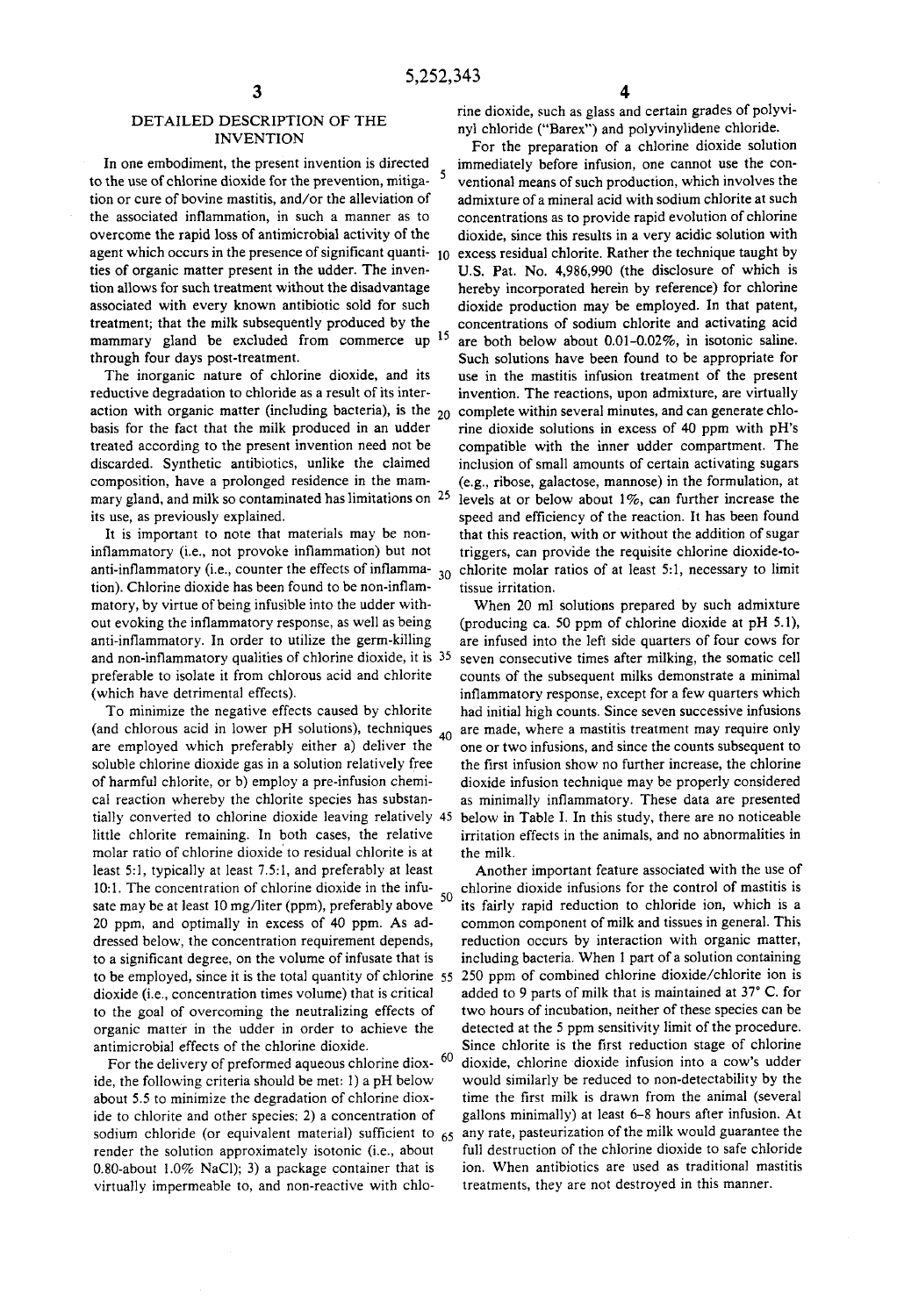|      | PRE-<br>TREAT. | POST-TREATMENT |      |                  |       |                  |      |       |                                                                                                    |
|------|----------------|----------------|------|------------------|-------|------------------|------|-------|----------------------------------------------------------------------------------------------------|
| OTR. | DAY 0          |                |      |                  |       |                  |      |       | DAY 4                                                                                              |
| **   | PM             | AM             | PM   | AM               | PM    | AM               | PM   | AM    | PM                                                                                                 |
| LR   | 4.22           | 4.23           | 4.16 | 4.45             | 5.95  | 5.79             | 5.13 | 4.51  |                                                                                                    |
| LF   | 2.52           | 3.26           | 7.60 | 4.50             | 6.51  | 5.79             | 5.83 | 5.23  |                                                                                                    |
| LR   | 0.42           | 2.54           | 1.34 | 1.87             | 2.22  | 4.42             | 3.27 | 2.87  |                                                                                                    |
| LF   | 6.28           | 34.7           | 40.9 | 47.4             | 38.4  | 39.2             | 39.2 | 34.3  |                                                                                                    |
| LR   | 5.95           | 13.7           | 12.3 | 10.3             | 4.88  | 8.99             | 6.66 | 6.13  |                                                                                                    |
| LF   | 0.63           | 1.75           | 3.26 | 2.33             | 3.62  | 2.78             | 1.90 | 2.26  |                                                                                                    |
| LR   | 1.35           | 1.33           | 2.04 | 2.61             | 11.06 | 4.15             | 3.80 | 2.27  |                                                                                                    |
| LF   | 0.75           | 0.83           | 1.63 | 3.06             | 4.07  | 3.02             | 1.83 | 2.06  |                                                                                                    |
|      |                |                |      | DAY <sub>1</sub> |       | DAY <sub>2</sub> |      | DAY 3 | SOMATIC CELL COUNTS* BEFORE AND AFTER<br>7 POST-MILKING INFUSIONS OF 20 ML OF 50 PPM CIO2SOLUTIONS |

TABLE I

**\*Counts are expressed as**  $10^{-5}$  **(i.e., 4.22 in the table = 422.000) \*\*LR** and LF are, respectively, left rear and left front teats

Since a sufficient excess of the chlorine dioxide provides microbiocidal activity at a more rapid rate than the rate of depletion of the molecuIe's oxidizing power by the organic environment, some antimicrobial effi- 20 cacy may be achieved from the chIorine dioxide despite its rapid reduction by organic matter. This is shown in a pair of studies, one in vitro and one in vivo. In the former, samples of milk are experimentally contaminated with known titers of the *Escherichia coli*. A con- 25 stant volume of the infected milk is combined with increasing volumes of 46 ppm chlorine dioxide solution, where the ratio of solution to contaminated milk is varied from 1:1 to 10:1. The effect here is to decrease the relative organic milk load in contact with the disin- 30 fecting solution. After two contact time periods, 10 minutes and 60 minutes, the milk is assayed for the number of logarithms of organism destroyed. The results of this experiment are presented in Table II.

| TABLE II               |                        |                         |          |    |  |
|------------------------|------------------------|-------------------------|----------|----|--|
| <b>TEST</b><br>SYSTEM* | CONTACT<br>TIME (MIN.) | LOG<br><b>REDUCTION</b> | (E. COLD |    |  |
| 1:1                    | 10                     | 1.04                    |          |    |  |
|                        | 60                     |                         | 1.85     |    |  |
| 1:2                    | 10                     | 1.36                    |          | 40 |  |
|                        | 60                     |                         | 2.46     |    |  |
| 1:4                    | 10                     | 1.57                    |          |    |  |
|                        | 60                     |                         | 2.78     |    |  |
| 1:8                    | 10                     | 2.90                    |          |    |  |
|                        | 60                     |                         | 3.74     |    |  |
| 1:10                   | 10                     | 3.11                    |          | 45 |  |
|                        | 60                     |                         | 3.66     |    |  |

 $*$ Dilution ratio of milk:chlorine dioxide solution

Both reduction of relative organic matter in contact with the chlorine dioxide, and increase of contact time, 50 are capable of increasing the antimicrobial effectiveness of the chlorine dioxide solution. These data suggest that the infusion of a sufficient volume of a chlorine dioxide solution into a cow's udder, to overcome the small residual quantity of milk solids remaining in the lower 55 gland (teat canal, cistern and collecting ducts) immediately after milking, could destroy microorganisms present in the environment. Higher chlorine dioxide concentrations in these volumes would similarly enhance the cidal activity. Since residence times of such infusions in the udder are usually greater than the 60-minute contact period studies (i.e., intermilking periods), there would be ample time for the antimicrobial to operate before being chemically neutralized.

For the in vivo evaluation of a chlorine dioxide solution in a cow's udder, to determine whether an infusion volume greater than the normal 10 ml antibiotic infusion would be well tolerated, as well as determine

whether any antimicrobial activity could be evident, an experiment is run with subclinically-mastitic cows using 50 mI infusions of a 50 ppm chlorine dioxide solution. AnimaIs are selected on the basis of having chronic subclinical infections which had not responded to therapy with currentIy available antibiotics. The treatment with a citric-acid activated chlorite solution, in pyrogen-free isotonic saline, involves infusion within approximately one-half hour after milking, once daily, for two days. Two cultures are taken from each quarter treated prior to the initiation of therapy. Post-treatment cultures are taken at 2, 10, and 21 days after the first infusion.

Eight (8) animals are used, having a total of 14 infected quarters. One quarter cultured positive for two pathogens. At 21 days post-infusion 3 of 14 quarters are 35 completely culture-negative. Of these, 2 are positive for *Streptococcus uberis,* and 1 is positive for *Streptococcus bovis.* Of 3 glands positive for *Streptococcus dysgalactiae,*  1 gland shows two negative cultures at 2 and 10 days as a result of treatment. Two of the 7 glands with *Staphylo-*40 *coccus aureus* infections experienced at least one-Iog reduction in colony forming units by 21 days post-infusion. Considering the fact that two 50 mI infusion volumes are used in this study, the tolerance of this treatment by the animals is noteworthy.

The animals evaluated in this study are *chronically*  infected, where irreversible glandular changes often occur, so that the ability of this chlorine dioxide infusion treatment to cure 3 quarters and mitigate the condition in others is considered significant. Infusion of volumes as high as 200 ml of isotonic saline solutions, with chlorine dioxide concentrations higher than the 50 ppm infused in this study, are expected to show increased capacity to effect mastitis cures. Concentrations of chlorine dioxide as high as 1000 ppm have been found 55 effective in laboratory studies where very high levels of organic matter are present. In the absence of chronic mastitic infections, such as newly acquired subclinical mastitis, the ability of the chlorine dioxide solutions to bring about a marked reduction in bacterial counts as well as to effect complete cures is significantly enhanced.

Use of the chlorine dioxide solutions of this invention, with their rapid degradation to chloride salts, further allows for their application as a prophylactic treatment for cows during time and weather periods which predispose to the development of mastitis by the animals. The milk that forms in the gland subsequent to these infusions should not have to be rejected from commercial